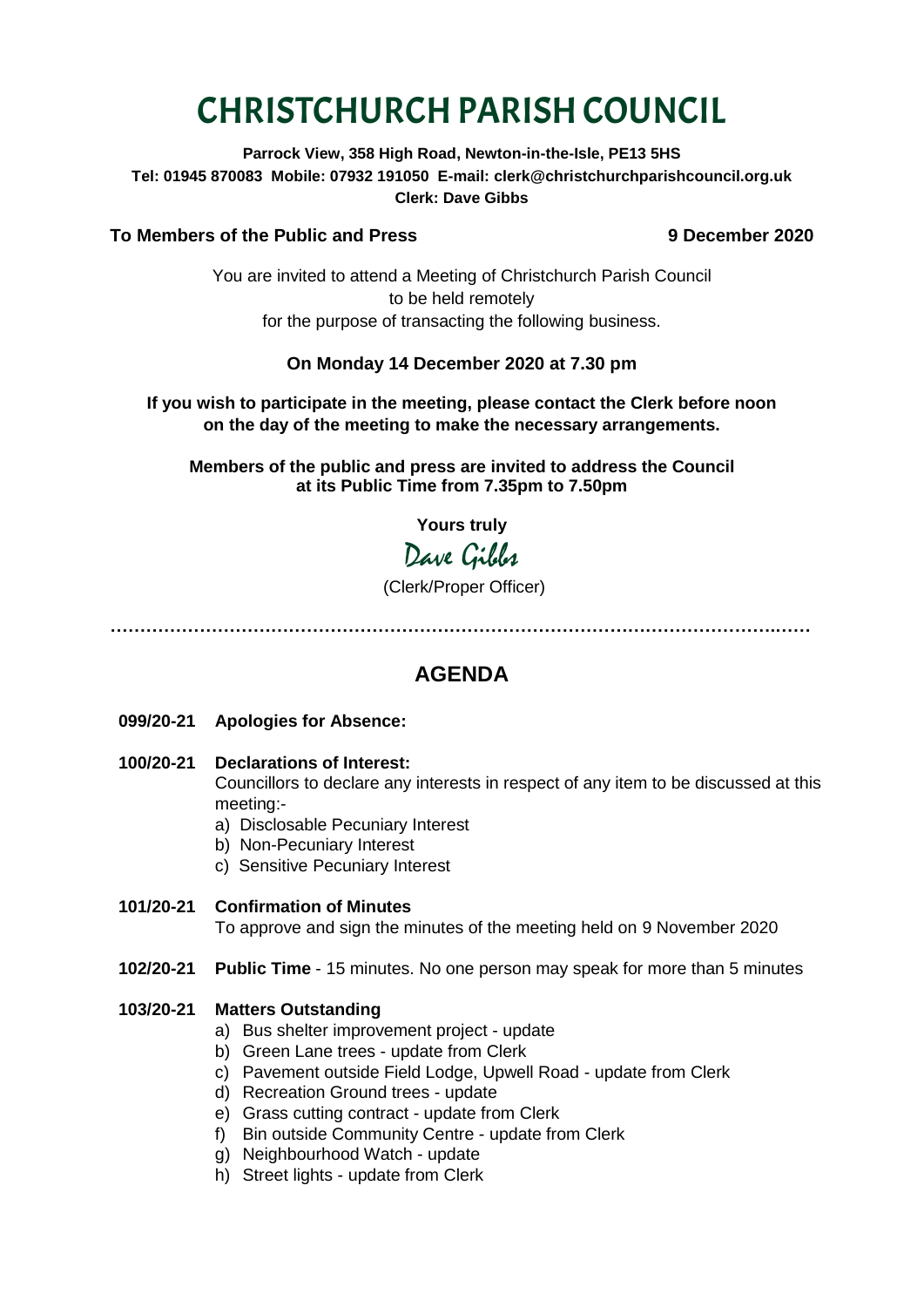#### **104/20-21 Police Report**

To report on policing matters in the area over the last month

#### **105/20-21 County & District Councillors Reports**

To receive reports from Cllrs Count, French, Sutton and Tanfield

#### **106/20-21 Clerk's Report**

To receive a report on meetings attended and correspondence received **Meetings** 

Cambridgeshire Police Wisbech Neighbourhood Team video conference re local policing issues

#### **Correspondence**

- ACRE re Fens Biosphere Conference 13 January
	- re safeguarding policies and procedures
- Cambridgeshire County Council re Highways service stakeholder survey
	- re roadworks and events
	- re Innovate & Cultivate Fund deadline
- Cambridgeshire & Peterborough Road Safety Partnership re Vision Zero Partnership to reduce road casualties
- FDC re Community Hub opening
	- re Local Restrictions Support Grant
	- re garden waste subscription
	- re community safety newsletter
	- re domestic abuse video
	- re customer service centre opening during lockdown
	- re street naming for development behind Syringa House
- **Environment Agency re Ouse Washes Bank Works**
- Connecting Cambridgeshire re gigabit broadband voucher
- Cllr Steve Count re Covid statistics
- Office for National Statistics re National Census, March 2021

#### **107/20-21 Members and Residents Issues**

To consider the following matters raised by Members of the Council and local residents:

- a) Street naming new development adjacent to Syringa House
- b) Damage to road markers on Sixteen Foot bank
- c) Vandalism at the Community Centre

#### **108/20-21 Highways**

To receive an update on the 2021/22 Local Highways Improvement bid and discuss issues relating to Padgetts Road.

#### **109/20-21 Planning**

To consider the following applications:

F/YR20/1174/F - Erect a single-storey extension to side of existing dwelling - Quail Cottage, Scotts Road, Christchurch

F/YR20/1194/F - Erect a single-storey extension to side of existing dwelling to form garage block - Christchurch Barns, Sixteen Foot Bank, Christchurch

F/YR20/1202/CERTLU - Certificate of Lawful Use (Existing): Siting of a mobile home for residential use - The Static, Country View, Euximoor Drove, Christchurch